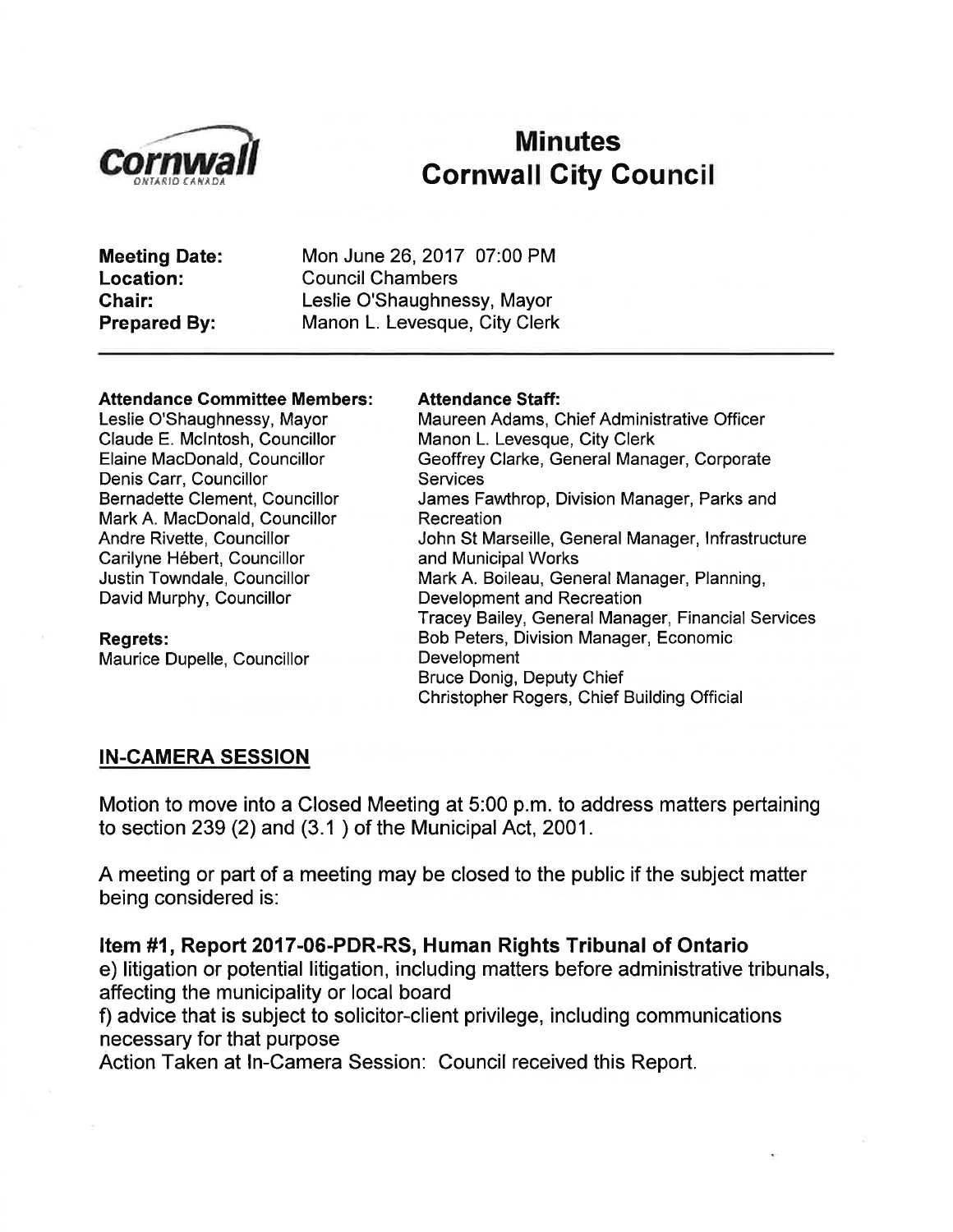### Item #2, Report 2017-09-SHS-SS, Social Services Office

a) the security of the property of the municipality or local board

b) personal matters about an identifiable individual, including municipal or local board employees

Action Taken at ln-Camera Session: Council provided Administration with direction.

# Item #3, Report 2017-06-Shared, Service Agreement

a) the security of the property of the municipality or local board Action Taken at ln-Camera Session: Council provided Administration with direction.

### Item #4, Report 2017-27-FI, Lease of Property

a) the security of the property of the municipãlity or local board Action Taken at ln-Camera Session: Council provided Administration with directíon.

# Item # 5, Report 2017-08-IMW-IP, Funding Agreement

a) the security of the property of the municipality or local board Action Taken at In-Camera Session: Council provided Administration with direction.

#### Item # 6, Report 2017-26-FI, Assessment Appeal

e) litigation or potential litigation, including matters before administrative tribunals, affecting the municipality or local board

f) advice that is subject to solicitor-client privilege, including communicatíons necessary for that purpose

Action Taken at ln-Camera Session: Council provided Administration with direction.

#### Item#7, Report 2017-07-CAO, Purchase of Property

c) a proposed or pending acquisition or disposition of land by the municipality or local board

Action Taken at ln-Camera Session: Council provided Administration with direction.

Moved By: Claude E. Mclntosh, Councillor Seconded By: David Murphy, Councillor

Motion Carried

# MOMENT OF PERSONAL REFLECTION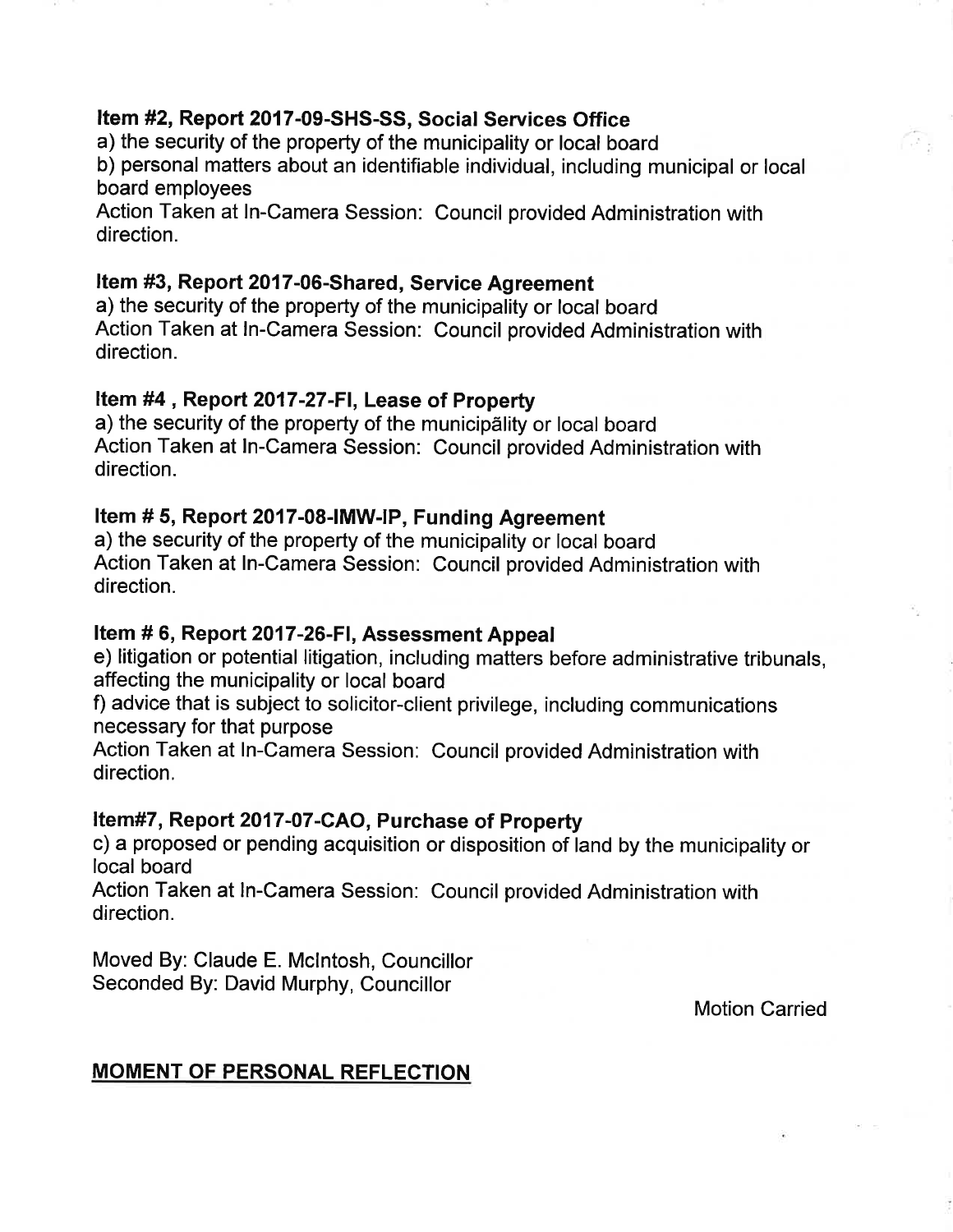#### **NATIONAL ANTHEM**

Assembly

### ROLL CALL

### **ADDITIONS, DELETIONS OR AMENDMENTS**

All matters listed under General Consent, save and except "Delegations" are considered to be routine and will be enacted by one motion.

Presentation#2, Long Term Financial Plan by Bruce Peever and Bailey Church from KPMG, and Communication ltem #3,2017 Long Term Financial Plan (2018-2027) were removed from the Agenda and will be included at the Agenda for the Regular Meeting of Council of July 10,2017 .

#### ADOPTION OF AGENDA

Motion to adopt the Agenda as amended

Moved By: Carilyne Hébert, Councillor Seconded By: Andre Rivette, Councillor

Motion Carried

#### DISCLOSURE OF INTEREST

There were no disclosures of interest declared.

#### COMMITTEE OF THE WHOLE

Motion to go into Committee of the Whole and to consider and refer all Minutes, Presentations, Delegations, Consent/Correspondence, Resolutions, Reports and By-laws to that Committee.

Moved By: Bernadette Clement, Councillor Seconded By: Claude E. Mclntosh, Councillor

Motion Carried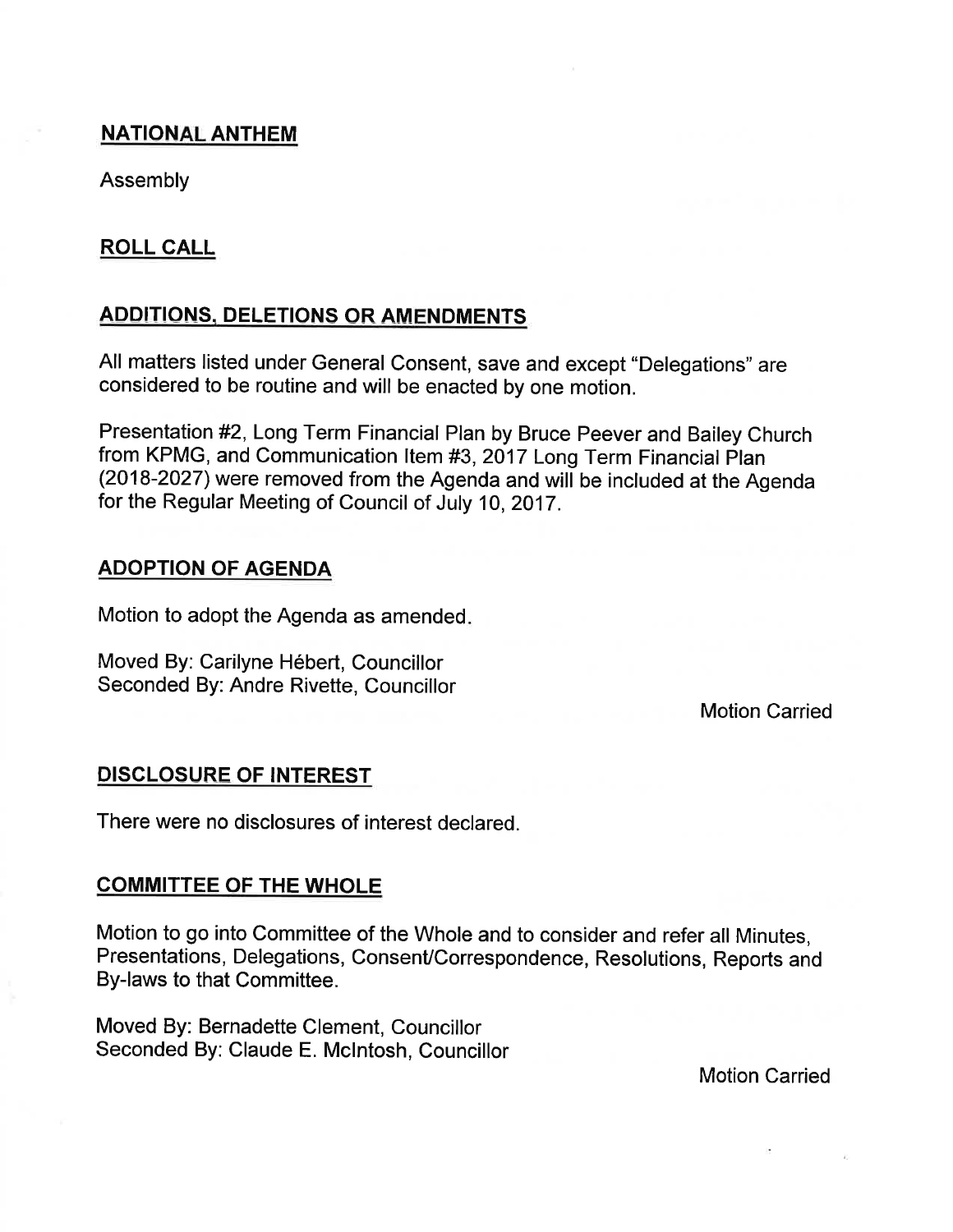#### GENERAL CONSENT

#### ADOPTION OF MINUTES

Motion to endorse the following Minutes as presented

1 June 12,2017 Cornwall City Council Meeting Click for detail  $\rightarrow \Box$ 

Moved By: Elaine MacDonald, Councillor Seconded By: Carilyne Hébert, Councillor

Motion Carried

#### PRESENTATIONS

#### 1 Ceremonial Presentation - 2017 Ontario Winter Games Legacy Awards -Allison Oathwaite, Olivier Juneau and Joshua Seguin Click for detail  $\rightarrow$  D

Allison Oathwaite, Holy Trinity Catholic Secondary School, and Joshua Seguin, Cornwall Collegiate & Vocational School, were present to receive their Ontario Winter Games Legacy Awards.

Olivier Juneau, École Secondaire Publique L'Héritage, will receive his award at a later date.

#### 2 Long Term Financial Plan by Bruce Peever and Bailey Church from KPMG

This item was removed from the Agenda

#### DELEGATIONS

There were no Delegations.

#### CONSENT/CORRESPONDENCE

#### 1 Petition to Remove Feral Cats Click for detail --> ä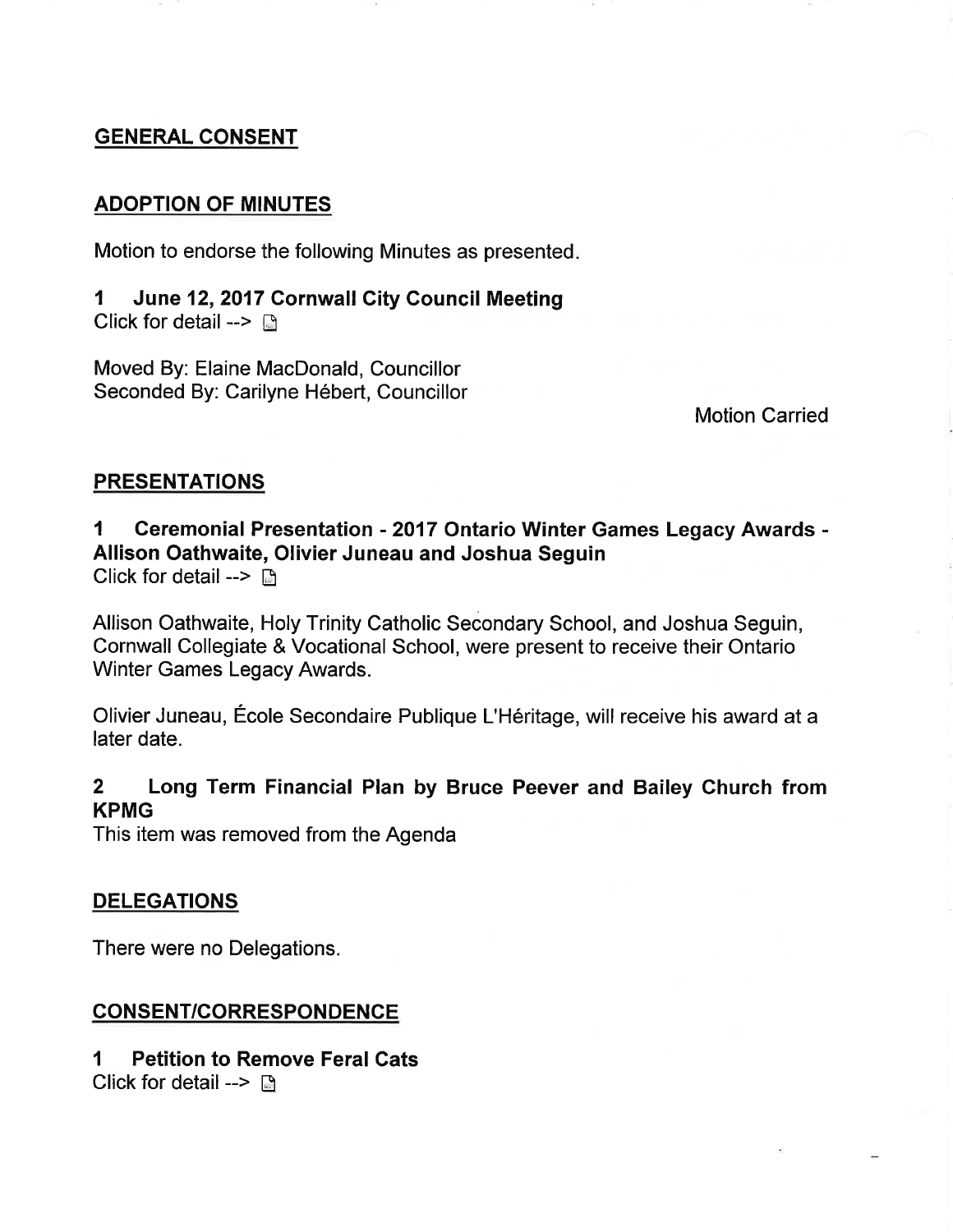Motion to refer this Petition to Administration for Report

Moved By: Andre Rivette, Councillor Seconded By: Denis Carr, Councillor

Motion Carried

### RESOLUTIONS / BUSINESS ARISING FROM NOTICE OF MOTION

#### UNFINISHED BUSINESS REPORTS

#### 1 Locomotive #17 Refurbishment Plan

Click for detail  $\rightarrow$  n

Motion to authorize Administration to proceed with the plan to address the physical condition, appearance and location of Locomotive #17 as outlined in this report.

Moved By: Justin Towndale, Councillor Seconded By: Bernadette Clement, Councillor

Motion to defer this matter.

Moved By: Andre Rivette, Councillor Seconded By: Mark MacDonald, Councillor

Motion to Defer Defeated

A recorded vote on the main motion resulted as follows

#### Votes For  $= 8$

Leslie O'Shaughnessy, Mayor Claude E. Mclntosh, Councillor Elaine MacDonald, Councillor Denis Carr, Councillor Bernadette Clement, Councillor Carilyne Hébert, Councillor Justin Towndale, Councillor David Murphy, Councillor

#### Votes Opposed = 2

Mark A. MacDonald, Councillor Andre Rivette, Councillor

Motion Carried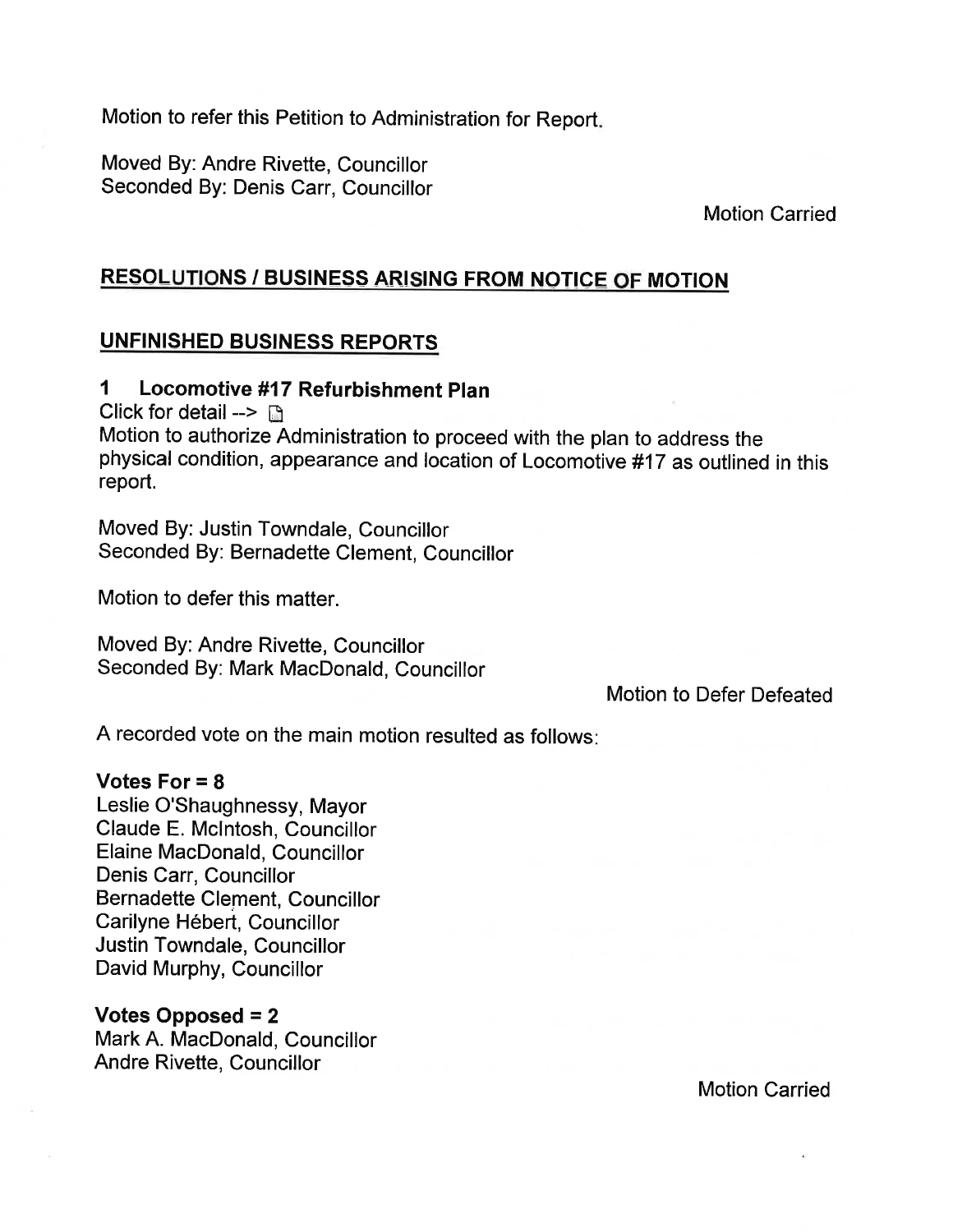#### COMMUNICATIONS / REPORTS

1 An amendment to Yard Maintenance By-Law 2013-212 Click for detail  $\rightarrow \mathbb{R}$ Motion to adopt the amendment to By-law 2013-212.

Moved By: Bernadette Clement, Councillor Seconded By: Elaine MacDonald, Councillor

#### Mayor Leslie O'Shaughnessy stepped down to debate the issue and Acting Mayor Bernadette Clement chaired the Meeting.

Motion to amend the main motion and to remove the reference to the shopping carts from the said By-law.

Moved By: Leslie O'Shaughnessy, Mayor Seconded By: Claude E. Mclntosh, Councillor

Motion to Amend Carried

#### Mayor Leslie O'Shaughnessy return to chair the Meeting.

Main Motion Carried as Amended

# 2 Economic Development Report - April, May and June <sup>2017</sup>

Click for detail  $\rightarrow$   $\Box$ Motion to Receive Report 2017-08-PDR-ED.

Moved By: David Murphy, Councillor Seconded By: Carilyne Hébert, Councillor

#### Motion Carried

#### 3 2017 Long Term Financial Plan (2018-2027)

This matter was removed from the Agenda.

#### TENDERS AND REQUESTS FOR PROPOSALS

I Request for Proposal 17-P08 Leasing of Desktop Computers Click for detail -->  $\Box$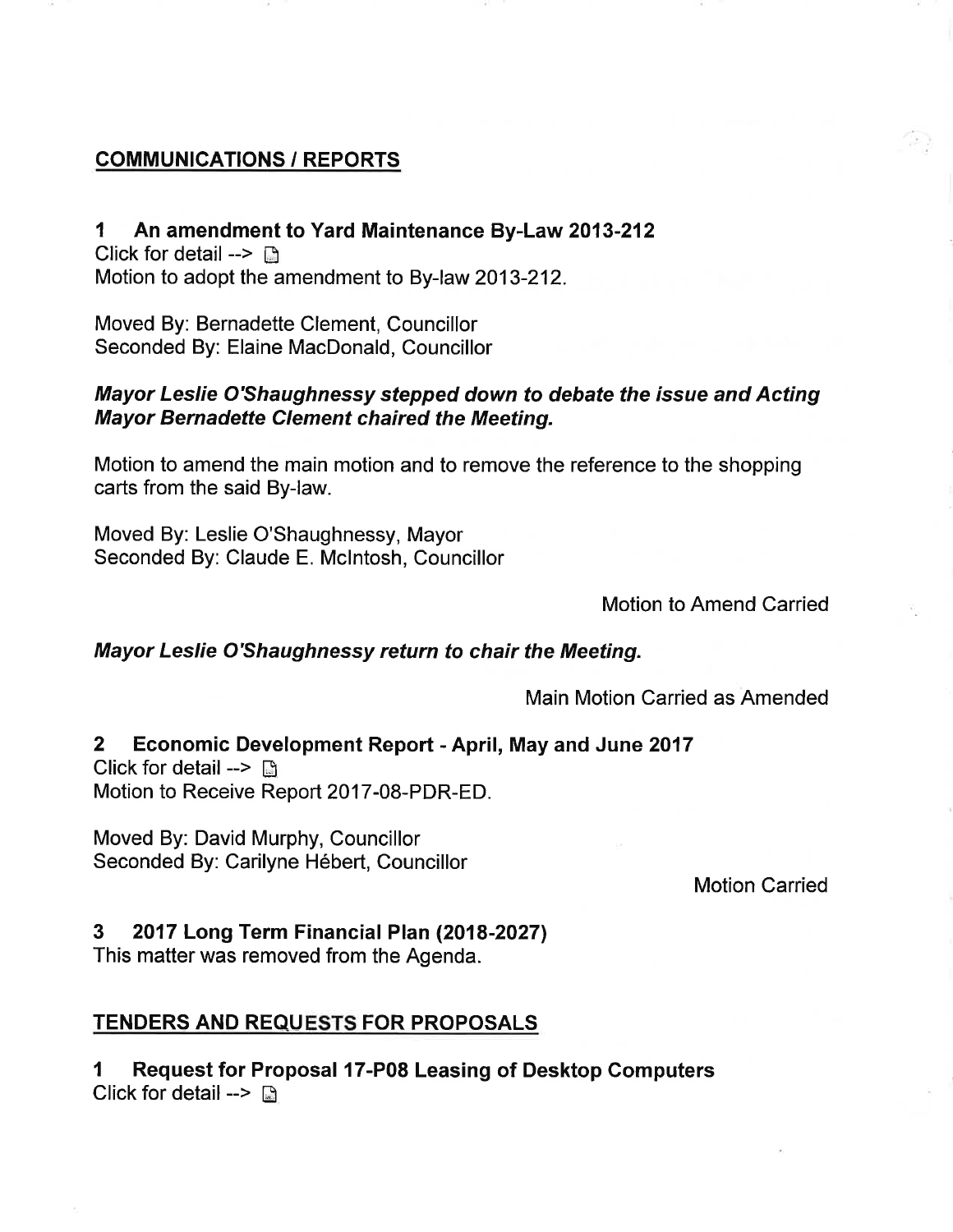Motion to award RFP 17-P08 to Dell Canada lncorporated, from North York, Ontario, at the total bid price of \$192,593.76 (net cost to the Corporation - \$173,436.65) being the best Proposal meeting the specifications.

Moved By: Claude E. Mclntosh, Councillor Seconded By: Elaine MacDonald, Councillor

Motion Carried

# 2 Tender 17-T40 Removal, Supply and lnstallation of Brine Header for Cornwall Civic Complex

Click for detail  $\rightarrow \rightarrow$ 

Motion to award Tender 17-T40 to CIMCO Refrigeration from Kanata, Ontario, at the total bid price of \$148,998.41 (net cost to the Corporation - \$134,177.68) being the best bid meeting the tender specifications.

Moved By: Andre Rivette, Councillor Seconded By: Denis Carr, Councillor

Motion Carried

# 3 Tender 17-T41 Supply and Delivery of One 4-Wheel Drive Tractor with **Attachments**

Click for detail  $- \Box$ 

Motion to award Tender 17-T41 to Green Valley Kubota Ltd. from Green Valley, Ontario, at the total bid price of \$59,731.73 (net cost to the Corporation -\$53,790.27) being the best bid meeting the tender specifications.

Moved By: Andre Rivette, Councillor Seconded By: Claude E. Mclntosh, Councillor

Motion Carried

# 4 Tender 17-T42 Relocation of Portable Building and Repairs to Sidewalk and Stairs at the Wastewater Treatment Plant

Click for detail --> **E** 

Motion to award 17-T42 to Perras DiStefano Construction & Design Services lnc. from Cornwall, Ontario, at the total bid price of \$124,016.36 (net cost to the Gorporation - \$111,680.57) being the best bid meeting the tender specifications.

Moved By: Bernadette Clement, Councillor Seconded By: David Murphy, Councillor

Motion Carried

#### NEW BUSINESS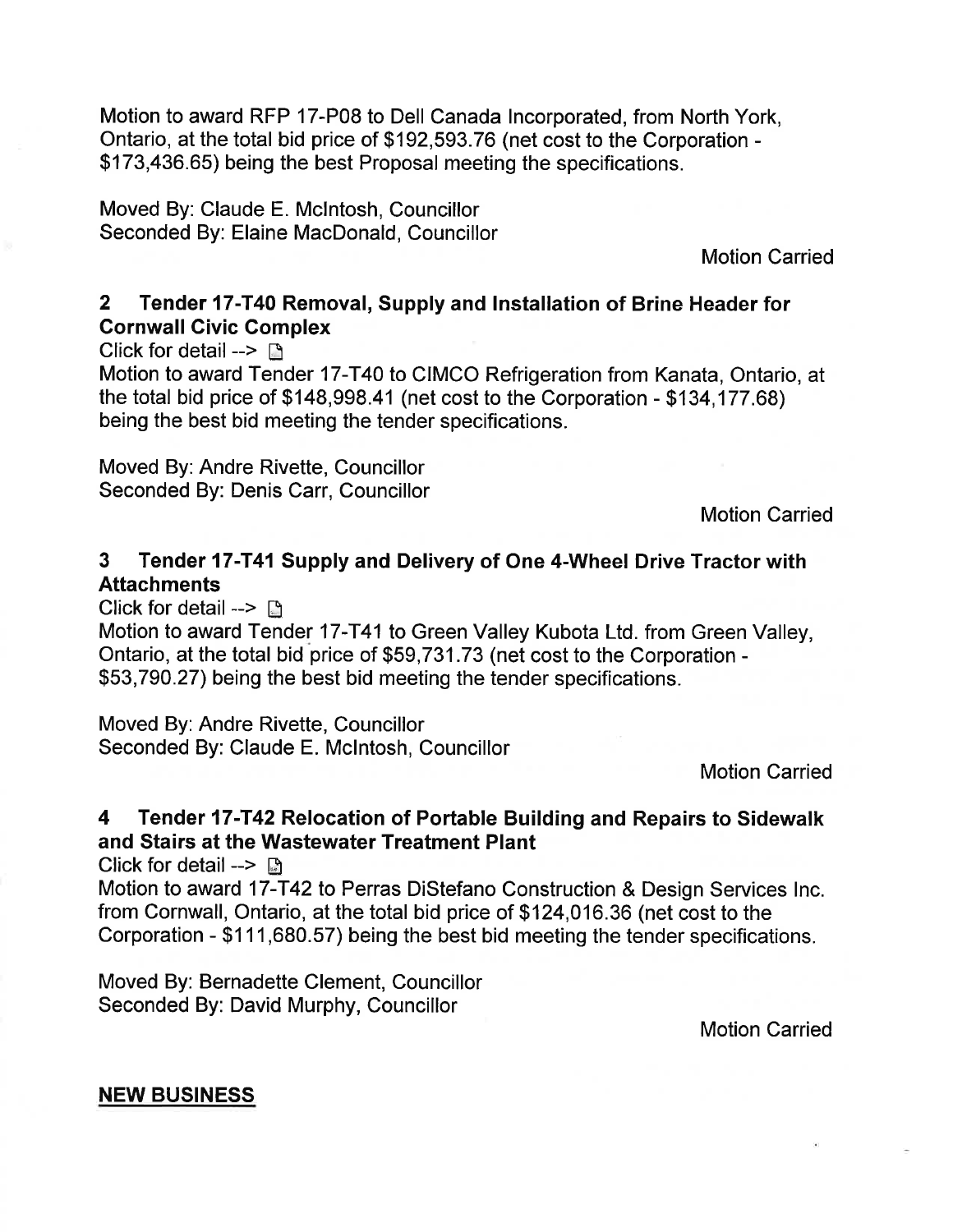There were no New Business motions.

### PASSING OF BY.LAWS

Motion to endorse By-laws 2017-096 to 2017-100 inclusive, listed on the Agenda

2017-096 A By-law authorizing The Corporation of the City of Cornwall to enter into an Agreement with Municipal Property Assessment Corporation and Olymel **Cornwall** 

Click for detail -->  $\Box$ 

2017-097 By-law to amend the Yard Maintenance By-law 2013-212 of The Corporation of the City of Cornwall as amended Click for detail  $\rightarrow \Box$ 

2017-098 A By-law to repeal and replace By-law 113-2004 and By-law 2014-048 and to regulate the Sales of Fireworks within the limits of the City of **Cornwall** 

Click for detail -->  $\Box$ 

Explanatory Note 2017-098 Explanatory note to By-law to repeal and replace By-law 113-2004 and By-law 2014-048 to regulate the Sales of Fireworks within the limits of the City of Cornwall

Click for detail  $\rightarrow$   $\Box$ 

2017-099 A By-law to authorize The Corporation of the City of Cornwall to enter into a lease agreement with the Cornwall BMX Club for the use of a portion of Guindon Park

Click for detail --> **A**<br>Explanatory Note 2017-099 Explanatory Note to By-law to authorize The Corporation of the City of Cornwall to enter into a lease agreement with the Cornwall BMX Club for the use of a portion of Guindon Park Click for detail  $\rightarrow$   $\Box$ 

2017-100 A By-law to establish a Tax Rebate Program for the vacant portions of property in the Commercial Property Class or the Industrial Property Class and to repeal By-law #059-2003 Click for detail -->  $\Box$ 

Moved By: Andre Rivette, Councillor Seconded By: Elaine MacDonald, Councillor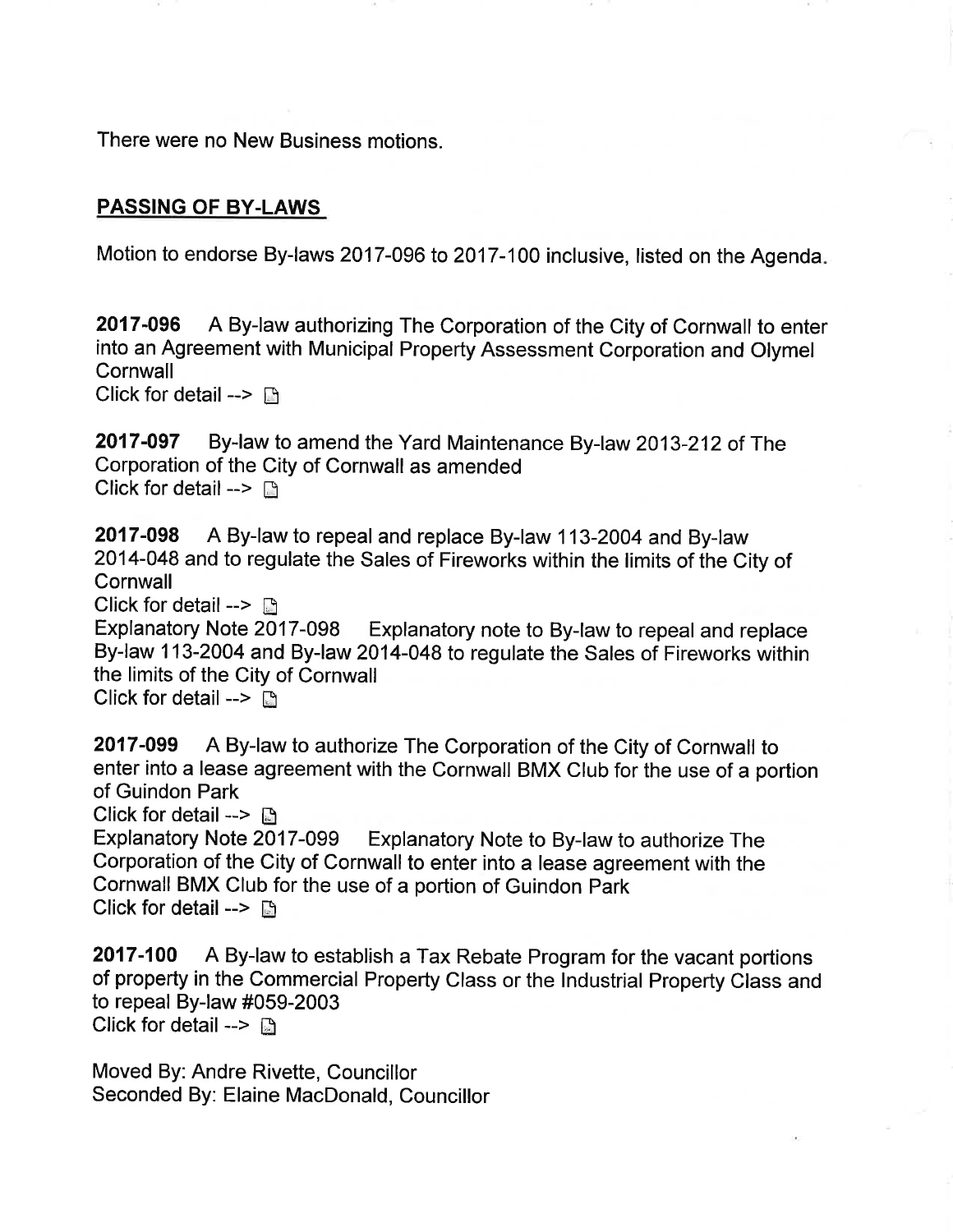# REPORTS FROM STANDING / SPECIAL COMMITTEES OF COUNCIL

Councillor Elaine MacDonald indicated that the Canada's Sesquicentennial committee was planning a Fishing Derby to be held on July 3, 2017, and a Community Picnic to be held on July 19,2017.

#### **NOTICES OF MOTION**

There were no Notices of Motion.

#### PENDING BUSINESS LISTING

The Pending Business Listing was presented and no discussion ensued.

#### 1 Unfinished Business Listing for June 26,2017

Click for detail --> ä Motion to receive the Unfinished Business Listed for June 26,2017.

Moved By: Elaine MacDonald, Councillor Seconded By: Claude Mclntosh, Councillor

Motion Carried

#### CONFIRMING BY.LAW

Motion to endorse By-law 2017-101, being a By-law to confirm the proceedings of the Council of The Corporation of the City of Cornwall at its meeting held on Monday, June 26,2017.

2017-101 A By-law to adopt, ratify and confirm the proceedings of the Council of The Corporation of the City of Cornwall at its meetings held on Monday, June 26,2017 Click for detail -->  $\Box$ 

Moved By: Andre Rivette, Councillor Seconded By: Bernadette Clement, Councillor

Motion Carried